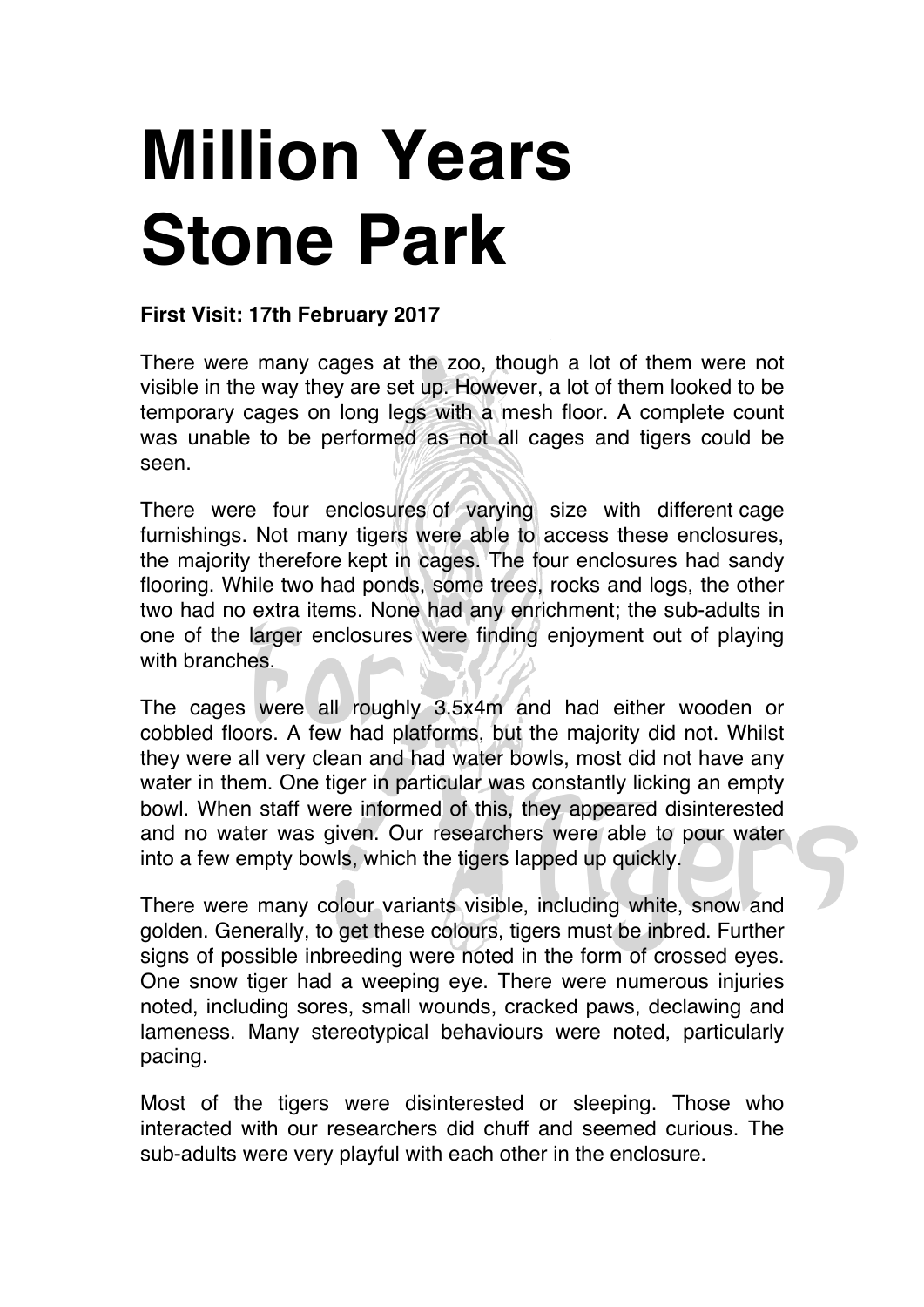There were three male tigers (two white and one orange) out on platforms for photos. They had short chains and appeared to be there the whole day. At one point, our researchers witnessed one of the tigers defecating and the staff member simply held a scoop under the tiger to catch it rather than allowing the tiger a break. These tigers seemed resigned as their handlers shouted at them, pulling them into place. The orange tiger had a particularly harsh handler. He was poked and prodded in the face throughout photo sessions to appear vicious and roar for the tourists. Once these ordeals were over, he would simply sink his head to his paws to rest.

## **Second Visit: 8th April 2018**

No change in the setup, welfare or living conditions. Fewer tigers were reported though there were more cubs - this is a rather concerning factor.

Enclosures and cages remained the same with no enrichment. The demeanour of the tigers was the same with a general lack of interest and a lot of pacing. Some tigers were observed obsessively licking or sucking their paws. Once again, many tigers had empty water bowls.

The aggressive handler of the orange male photo tiger had been removed, thanks to a well-placed online video showing the handler's behaviour. However, the replacement handler was only marginally better. Though he did not hit the tiger, he smacked the stick on the platform near him and screamed loudly, continuing the trend of making the tiger roar for photos. Many injuries and sores were noted.

Three white cubs were now also out for photos, though only one at a time. When the cubs weren't out, they were kept in a small covered crate. The cub that was out suffered the manhandling of the staff, including being dragged by the front paws, having his ears turned inside out and being swung around in their arms.

Poor welfare abounds, making this one of the worst facilities in the country. The number of tigers doesn't add up either when factoring in new cubs.

## **Third Visit: 1st April 2019**

The general standards of this facility have remained constantly poor. The cages remain the same small, concrete-floored barren areas. No